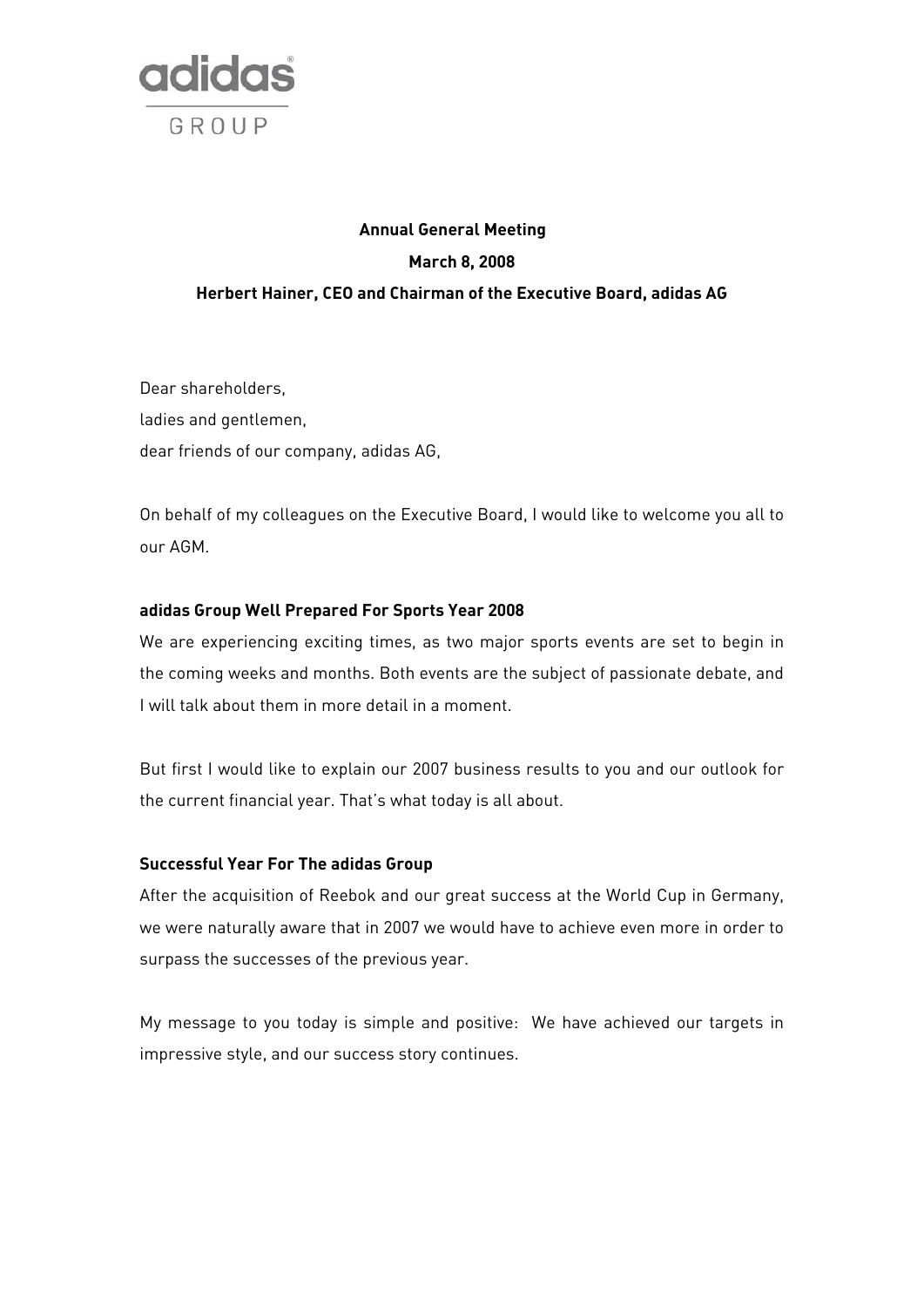

## **Seventh Consecutive Year of Double-Digit Earnings Growth**

We are very proud that in 2007, for the seventh year running, we achieved doubledigit earnings growth. We are presenting a strong and forward-looking balance sheet – a balance sheet which, beyond its figures, expresses courage, determination and optimism.

Our focus on performance and operational strength has contributed significantly to our success. We also further extended our leading position in innovation and design, for which we received several important awards.

Allow me now to present the key figures for 2007:

# **Key Financial Figures 2007**

In currency-neutral terms, our Group's sales increased by seven percent and by two percent in Euro, to 10.3 billion Euro.

The Group's gross margin increased by 2.8 percentage points to 47.4 percent, and our gross profit by nine percent, to 4.9 billion Euro.

The operating margin rose by half a percentage point to 9.2 percent. The Group's operating profit improved by eight percent to 949 million Euro. Net income attributable to shareholders rose by 14 percent to 551 million Euro.

This means that we consistently seized our opportunities for growth. Almost all regions contributed to this strong development.

## **Currency-Neutral Sales Development 2007 By Region**

Our Group grew currency-neutral sales by 7 percent in Europe, 18 percent in Asia and an impressive 38 percent in Latin America.

In North America, however, sales declined slightly, by two percent, because of lower Reebok sales and also because we deliberately took low-price Reebok products out of the market.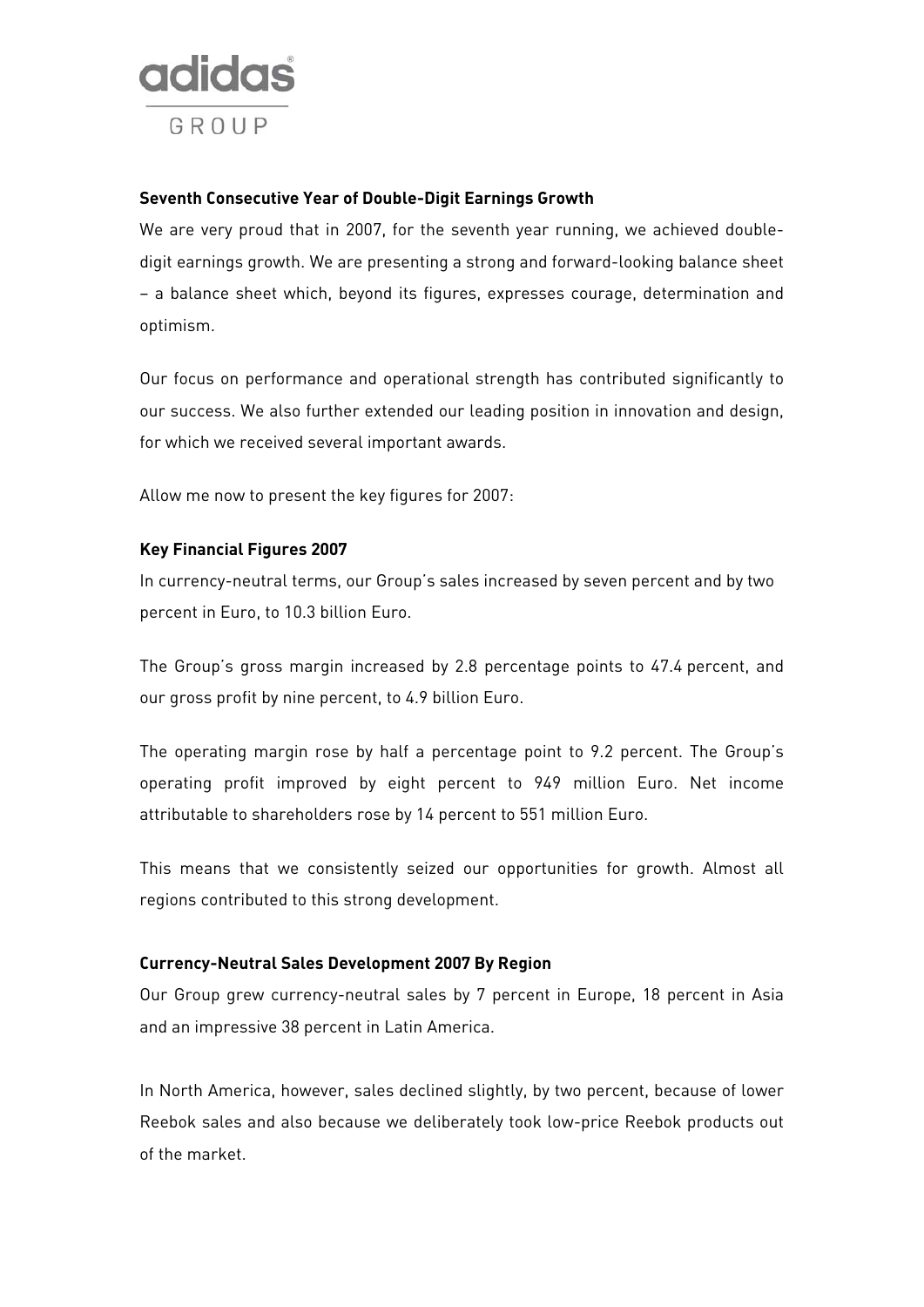

## **Market Position**

We have expanded our position as market leader in Asia/Pacific, where Japan, China, India and Korea are all making significant contributions. Asia is booming, and no company is booming there more than we are.

In Latin America too, we have tremendous momentum. In the region's two largest markets – Argentina and Brazil – we are continually improving at a high level. In Argentina we are already the market leader and in Brazil we are well on the way to taking the leading position.

And let's not forget Europe. Here, we are very well positioned in all the major markets and in many countries we are the clear market leader, nowhere more so than in Germany. We are reaping above-average rewards from the dramatic growth of markets in Eastern and South-Eastern Europe. I would particularly like to highlight Russia as an example.

## **Leading Market Position In Russia**

We are growing so fast in this large country that it is already one of our most important markets in Europe. With over 50% market share here, we are already the number one and we expect that Russia will be our biggest market in Europe by 2010.

In the Moscow region alone, there are almost 15 million people. You can just imagine the buying power and creativity that are developing there. Not only do we have a presence in Moscow, but in many other cities in Russia too.

## **Controlled Space Supports Growth Of All Brands**

In 2007, we established 200 new stores in Russia. In all our other markets, whether in Asia, Europe, North America or Latin America, we are increasing mono-branded space devoted to our brands that we control ourselves. For us, that is an important lever for productive growth. We analyze local conditions very carefully, and then decide accordingly whether to go for stores of our own, franchises or shop-in-shop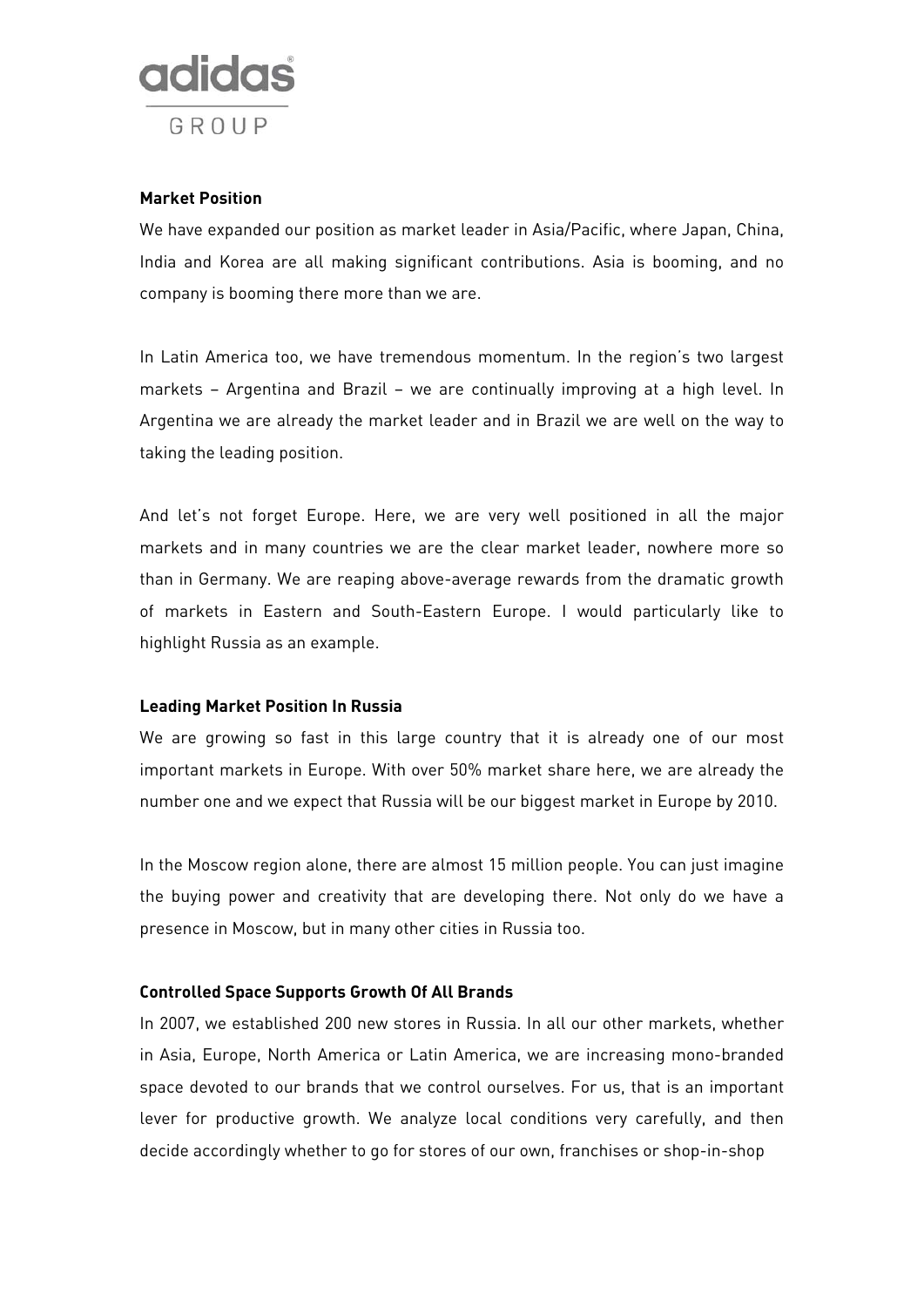

formats. We are also eagerly embracing and prioritizing digital communication, the importance of which continues to grow at a rapid rate.

#### **Brand adidas As Growth Driver For The adidas Group**

Ladies and gentlemen, the adidas brand is and remains our Group's growth driver. Its sustained success in the emerging markets, its powerful expansion in controlled space, and its uninterrupted dominance on the European home market have come together in a triumphant victory for the brand. For the third year running, the brand achieved a double-digit currency-neutral sales increase. In order to become even more dynamic, we have focused on the five categories of running, football, basketball, training and Originals, which account for 80% of sales in the adidas segment.

#### **adidas: 2007 Record Year**

With a gross margin of 47.4 percent and an operating margin of 12.9 percent, brand adidas is also setting new records in terms of profitability. Synergies deriving from economies of scale in sourcing resulting from the acquisition of Reebok contributed to this excellent result.

## **Reebok: 2007 Sales Stable**

All in all, we are very satisfied with the new market opportunities and economies of scale which have arisen for our Group from the integration of Reebok. Sales in the Reebok segment remained stable in 2007, while gross margin and operating margin improved. We have made key changes in the management of the Reebok brand and also made important decisions in order to improve sales in the USA. We just can't let the brand be sold at a loss because of high inventories. Shoes sold at 29 US Dollars will neither make money for us nor improve our image.

But I also make no secret of the fact that Reebok's progress is going slower than we had hoped when we acquired the number three in the global sporting goods market in 2006. And the current developments in the North American market do not make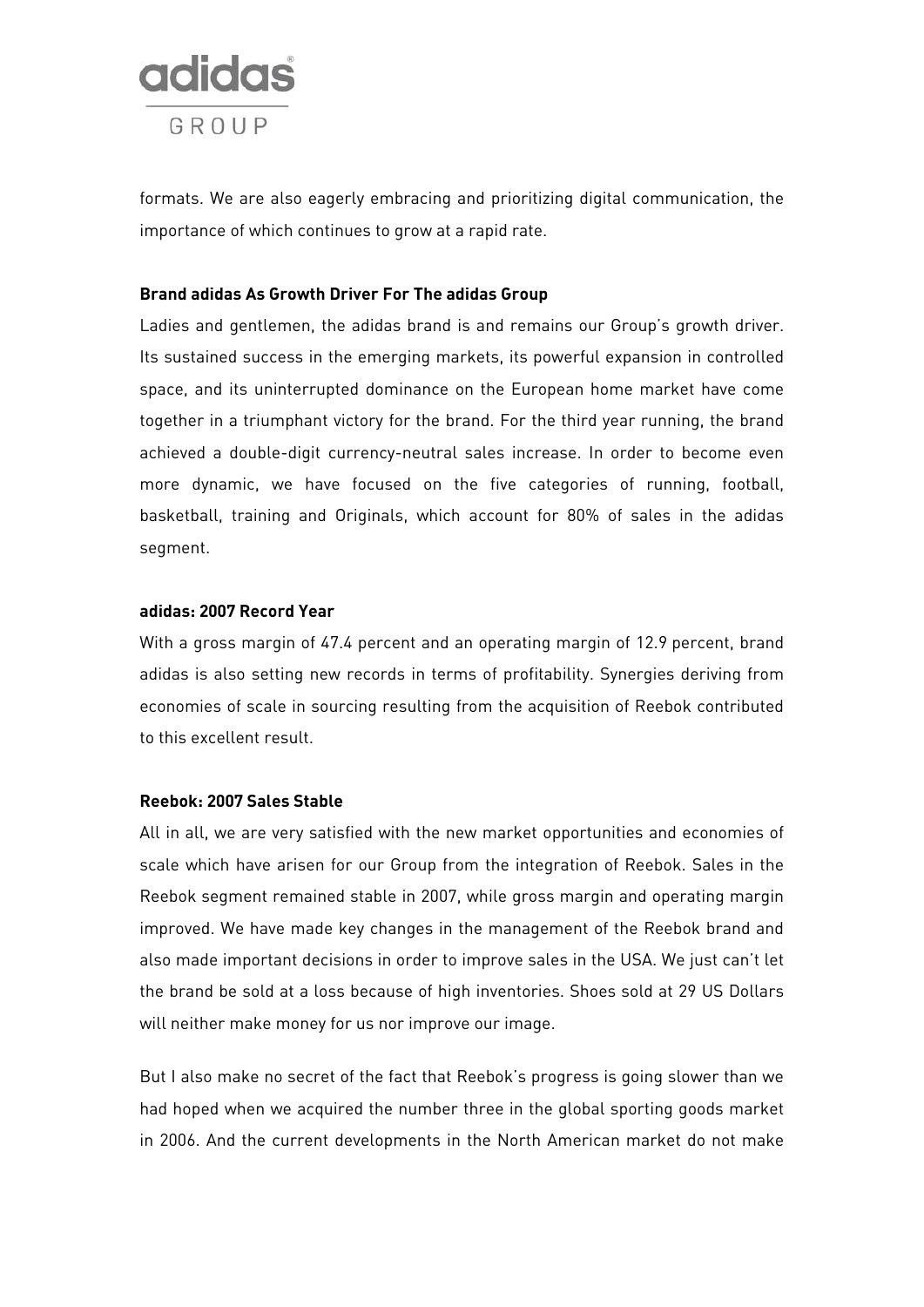

our task any easier, because the first brands to suffer from weak consumer demand in the USA are those that do not have a clearly defined image.

Therefore the greatest test for us is still to come. We must – and we will – position Reebok clearly, and sustainably, so that our customers will immediately recognize the appeal of this brand – particularly in its most important markets, the USA and the UK.

## **Brand Positioning**

I can assure you that our strategy is absolutely right, and we are implementing it step by step. We have already given the brand a much more sports-focused and international orientation. With the "Your Move" brand campaign, which is currently up and running, Reebok is establishing itself as a brand that celebrates individuality, challenges the status quo and thus expresses a natural modernity. The campaign has already resonated with our customers and is driving sell-through success with a number of products. In 2009, Reebok will return even more dramatically to its roots, particularly emphasizing the categories that made it the most successful brand at the beginning of the 90s: women and fitness. I am already confident that consumers will find this new focus appealing.

## **Reebok Makes Positive Contribution to adidas Group**

In 2007, Reebok was earnings-accretive.

That means: we are increasing our efficiency with Reebok. We have already achieved cost synergies from the combination of adidas and Reebok sourcing activities.

With Reebok we are in an excellent position to extend the Group's ability to cater to the sports and lifestyle markets more comprehensively and intensively than ever before.

All this means progress, and that's what it's about – for adidas, Reebok and TaylorMade-adidas Golf.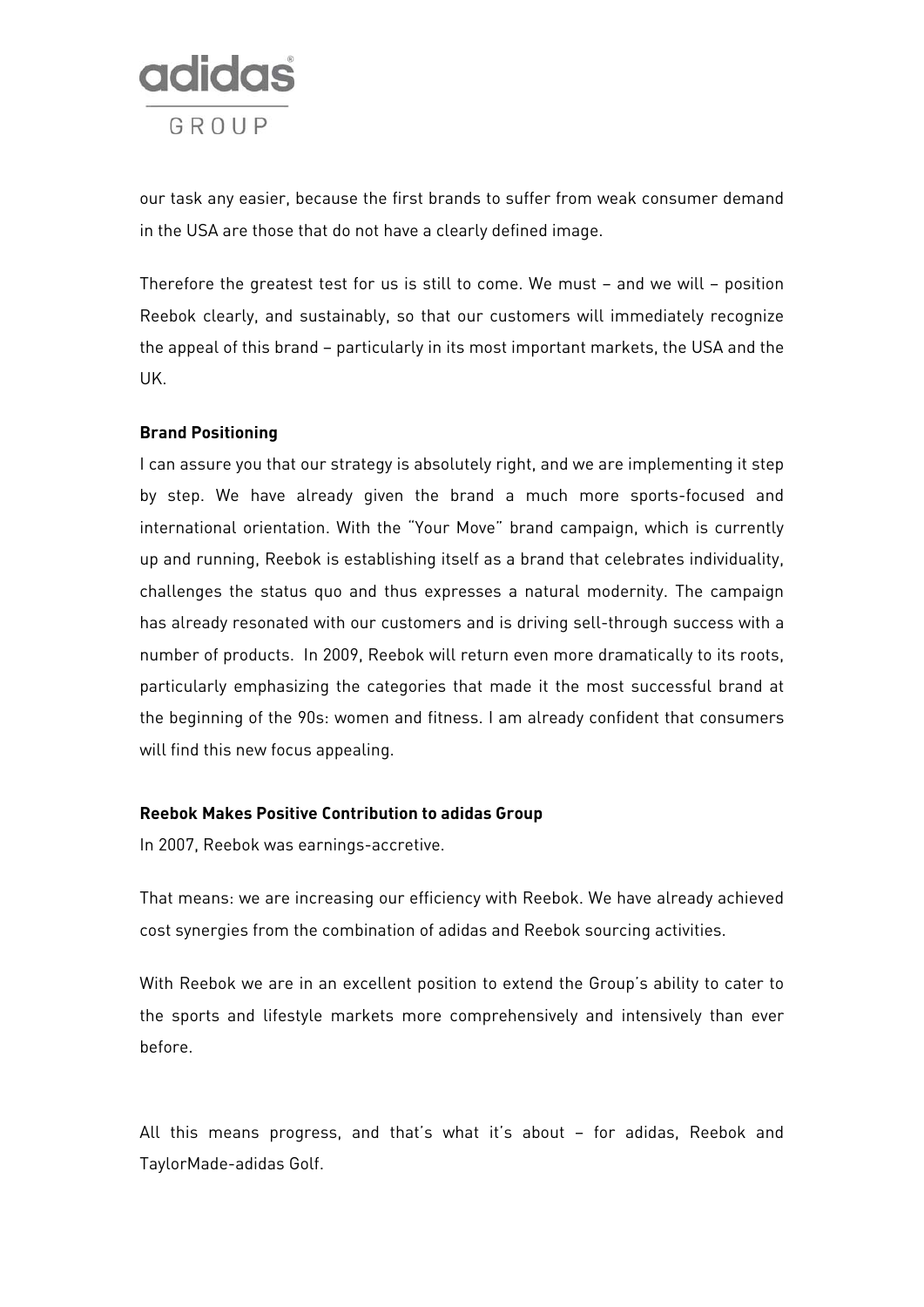

# **TaylorMade-adidas Golf Strategy**

TaylorMade-adidas Golf pursues the objective of being the best performance golf company in the world, both in terms of sales and profitability. In order to achieve these goals, TaylorMade-adidas Golf has five strategic priorities.

These are: to extend TaylorMade's position as market leader in metalwoods; expand the golf ball business significantly; maximize growth for adidas Golf; deliver excellent performance in marketing and further improve the sales mix.

#### **TaylorMade-adidas Golf: Growth**

With these priorities, we are aiming to achieve a double-digit operating margin. Nothing demonstrates our ambition as clearly as the metalwoods results. Despite the extremely tough competition and the technology hype in golf's most prestigious category, TaylorMade was able to increase the gap between itself and its closest competitors by over 10 percentage points in terms of market share. In addition, adidas Golf shoes and apparel have delivered a double-digit growth rate for five years running. After the divestiture of Maxfli, we now have even more opportunities to concentrate on the growth of our two core golfing brands, TaylorMade and adidas Golf. We also highlight TaylorMade-adidas Golf's leading position in our brand communication. Here is an example (video).

Ladies and gentlemen, we are constantly working at making the adidas Group even stronger. Our clear objective is to continuously increase profits for you, the shareholders. The long-term trend in our share price reflects our Group's sustainable growth.

#### **adidas AG Share Price Development Outperforms DAX-30 and MSCI**

Our share price developed strongly in 2007 - although we have seen a decline since the beginning of the year, as has the DAX-30 as a whole, due to the uncertainties surrounding the outlook for the North American market. Rising by 36% in 2007, our share price outperformed both the DAX-30 and the MSCI World Textiles & Apparel Index, which includes our most important competitors. Our convincing financial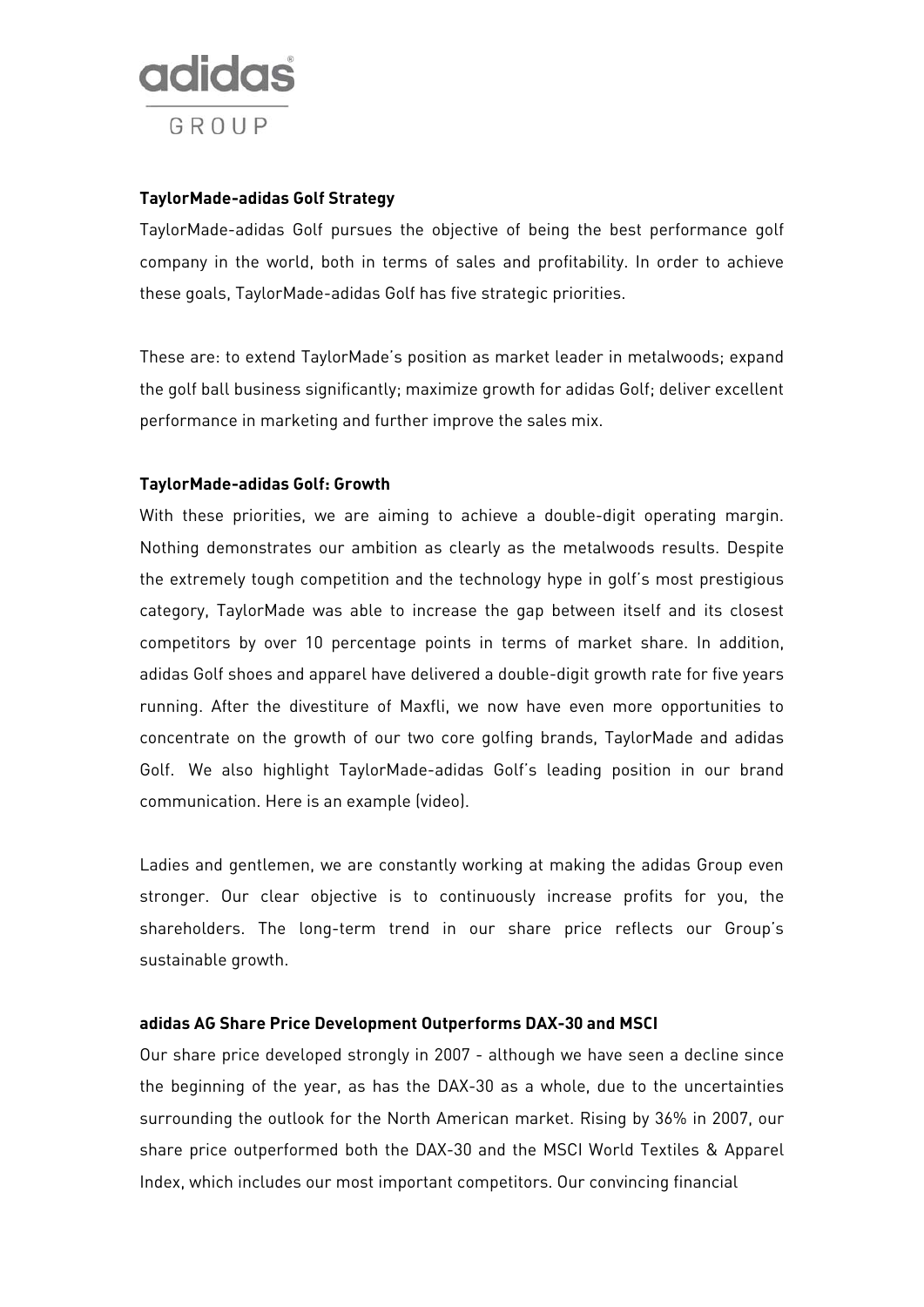

results and the increasing confidence in the Group's medium-term strategy contributed considerably to this development. The adidas share closed 2007 at 51.26 Euro, thus achieving an all-time high. As a result of this development, our market capitalization, at 10.4 billion Euro, clearly exceeded the value of the previous year, which was 7.7 billion Euro.

#### **Share Buyback Program**

A combination of strong financial performance and disciplined balance sheet management is the best recipe for creating value for our shareholders. Since the completion of the Reebok acquisition in the first quarter of 2006, we have reduced our net debt level by approximately 1.2 billion Euro. With a financial leverage of 58.4 percent at the end of 2007, we are now flexible enough to return more capital to our shareholders.

That is why we announced a share buyback program in January of up to 420 million Euro, based on the authorization given by our Company's Annual General Meeting in May last year. Between January 30, 2008 and today we have repurchased a total of 5,511,023 shares, representing 5,511,023 Euro and 2.71% of the stock capital.

The total buyback volume amounted to 229.9 million Euro, which corresponds to an average purchase price of 41.73 Euro. adidas AG intends to cancel the shares, thus lowering the stock capital. This means that the Group's earnings per share increases and you, the shareholders, will be able to participate even more intensively in the future development of our earnings. As announced in January, we intend to continue the share buyback program initially until November. Therefore, we are asking for your approval of the proposed authorization on the agenda today to extend the program.

## **Dividend Proposal**

In light of our strong operating profits, we are recommending to the AGM today that the dividend be increased from 0.42 to 0.50 Euro. Thus, the dividend payout amount will increase more than our net income, by 16 percent to 99 million Euro.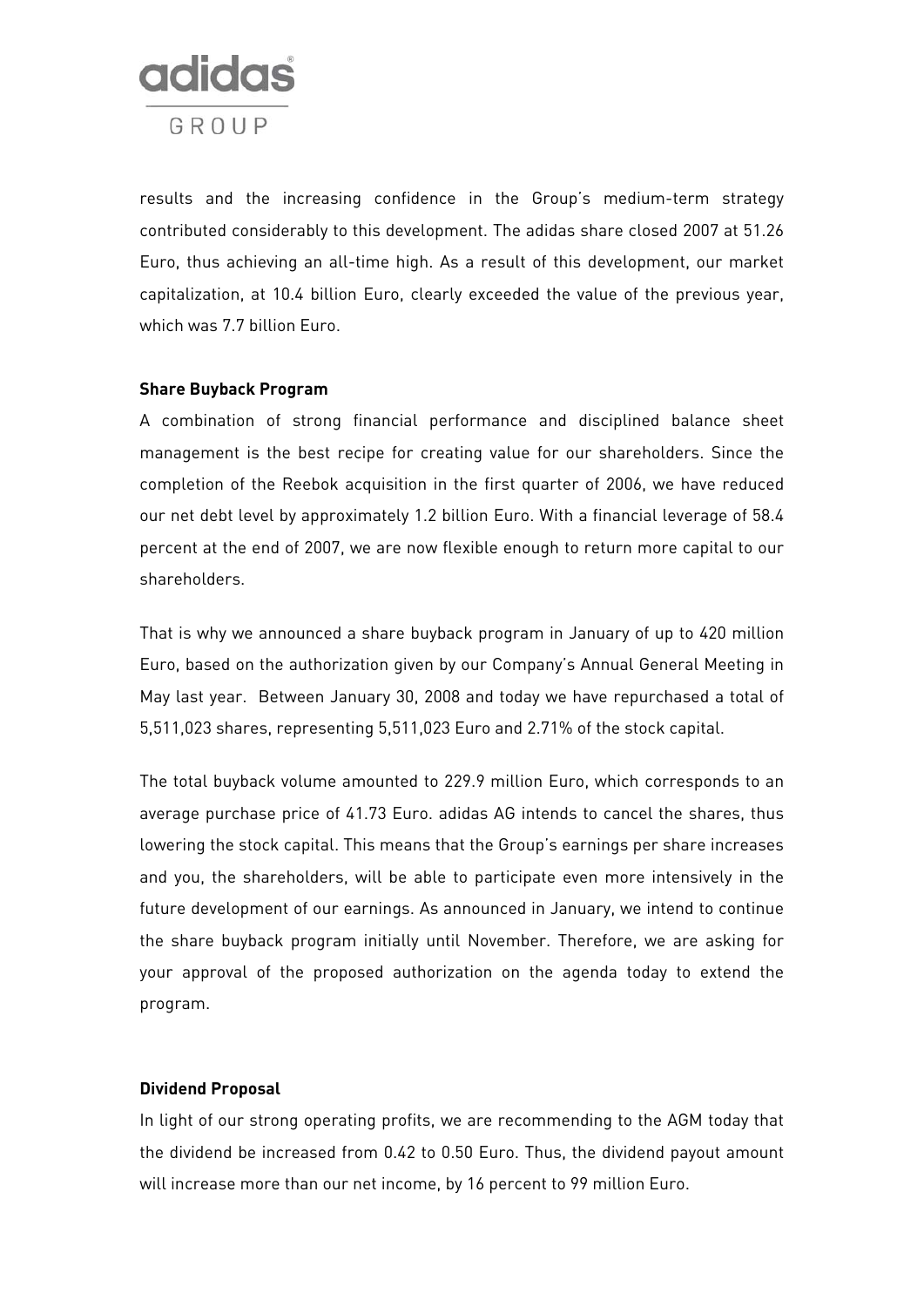

In 2008, we will give you, the shareholders, back more money than ever before. This initiative testifies to our faith in our business prospects and future generation of cash flow.

We have worked with commitment to position ourselves for further growth in 2008. We are in excellent form, we are fast and we have great stamina. But we are also determined to continuously get better. Our objective is very clear: we want to be the world's leading sporting goods company and that is more than a vision for us. Visions are sometimes by definition far away. But our objective is concrete and achievable.

But I will say just as openly that we face many challenges this year. The credit crisis, the weak North American economy, high inflation rates, steeply rising energy costs and the insecurity of consumers constitute tough challenges. Moreover, our entire sector is affected by increasing costs of raw materials, labor and freight. But we are determined to rise to and overcome these challenges. We want our success story to go on and on.

My message to you is very clear: We are doing our utmost to counter negative economic influences. We certainly cannot detach ourselves entirely from the overall macroeconomic situation, but we do want to make ourselves even more robust and independent.

#### **Excellent Start In First Quarter Of 2008**

And as I'm sure you heard just two days ago, we succeeded in impressive style in the first quarter of 2008. We are off to an excellent start to the year. The most important figures for the first three months of the year are:

Sales for the adidas Group grew 10 percent on a currency-neutral basis and 3 percent in euro terms to 2.6 billion Euro. The operating margin increased by 1.7 percentage points to 10.8 percent, and our net income soared, growing 32 percent to 169 million Euro. These results clearly exceeded expectations and were duly acknowledged, by the stock markets and the media. With an increase of 5.7 percent,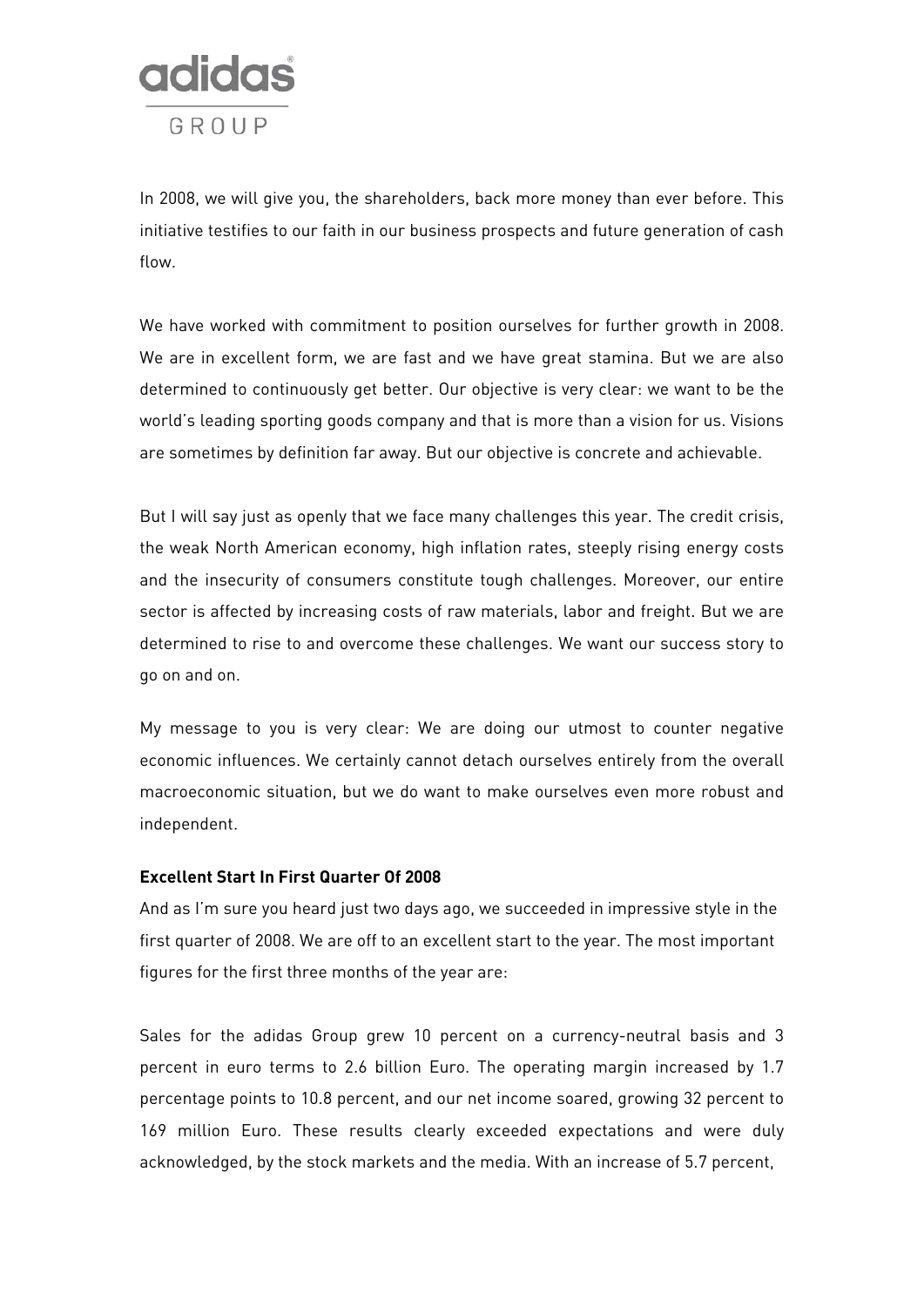

we were the winner of the day in the DAX-30. And TV channels and newspapers reported extensively on a great start to the year for adidas.

#### **Q1 2008: adidas and TMaG Growth Drivers for the Group**

The adidas brand was again the major growth driver and continues to set the pace. Currency-neutral revenues in this segment increased 14 percent in the first quarter. The European Football Championship is just around the corner and had an impact of course, but adidas isn't only strong in football. The brand has grown in nearly all major categories. Therefore, with its strong product initiatives and convincing marketing, adidas has every reason to be optimistic about the prospects for the future.

At Reebok, the burdens of the past were again clearly evident in the first quarter of this year, with a six percent decline in segment sales on a currency-neutral basis. Reebok has lacked a clear profile in the past, especially in its major markets – the USA and the UK. In times of tough retail markets, this of course presents us with particular challenges. But we are optimistic that we will achieve a clear improvement in the course of the year, and we continue to expect currency-neutral sales to grow in this segment at a mid- to high-single-digit percentage rate.

TaylorMade-adidas Golf also got off to an impressive start to the year. Currencyneutral sales in this segment were up by 17% in the first quarter, and all margins showed improvement.

# **Guidance For Full Year 2008 Confirmed**

Following this great start to 2008, we are well on track to achieving our targets for the full year. Despite tough markets, we intend to again reach new heights on both the top and bottom line. Revenue and profit development phasing in the upcoming quarters will reflect the timing of the major sporting events and the cost intensity of

our marketing programs during these periods. Nevertheless, we expect high-singledigit sales growth, driven by improvements at all of our brands.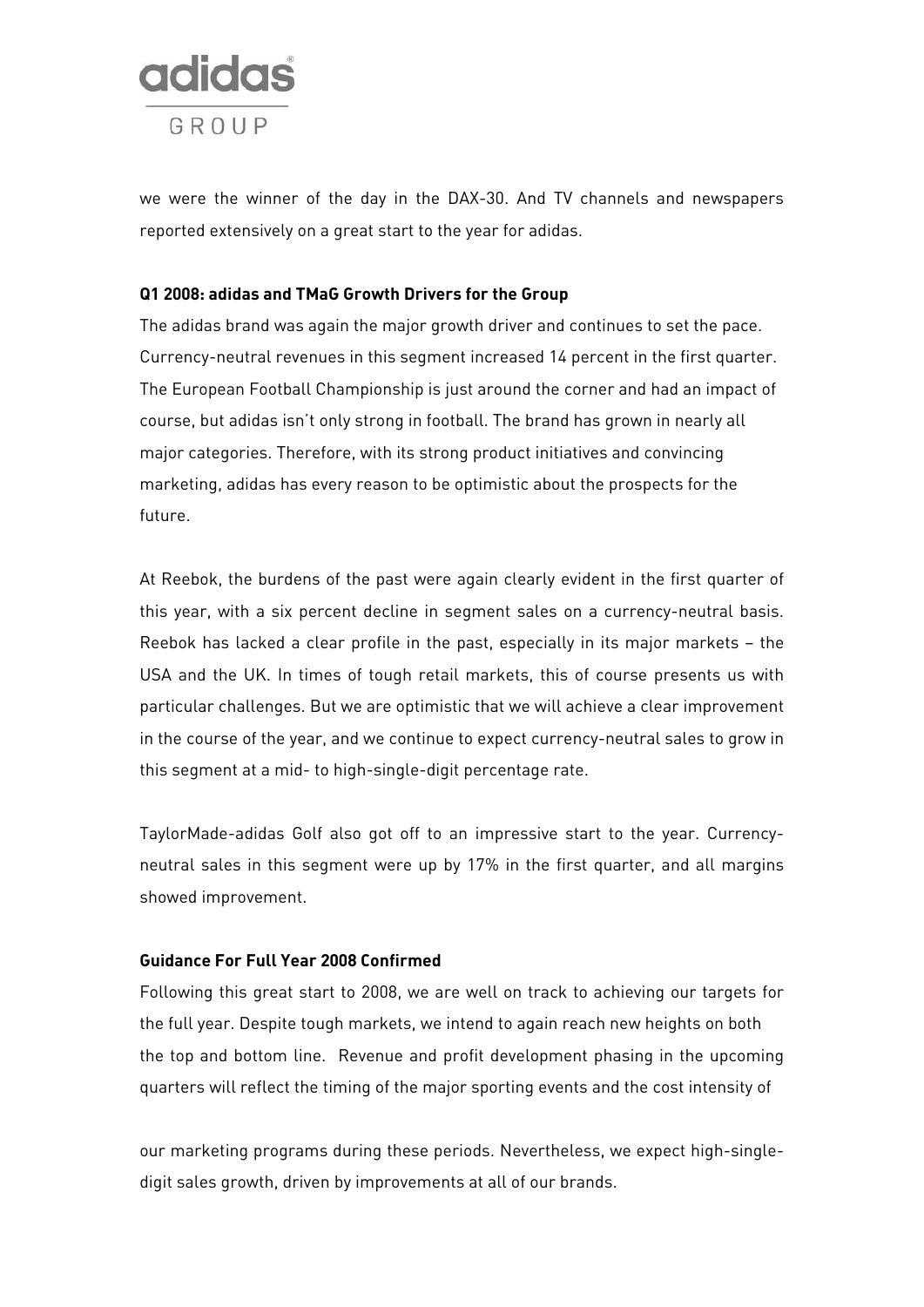

Gross margin for the full year will range between 47.5 and 48 percent. And our operating margin will expand to at least 9.5 percent. Finally, our constant attention toward optimizing our operational performance will yield an increase in net income of at least 15 percent.

## **Social And Environmental Responsibility**

Ladies and gentlemen, we are combining the profitable growth with social and environmental responsibility. We openly accept our duty to look after all those working for the adidas Group throughout the world and particularly in the emerging markets. We are developing and implementing exemplary social security and environmental conditions at our own production and management locations. Yet we don't stop here. Our ambitious program is particularly focused on those working for the adidas Group in our suppliers' factories.

We have an ongoing dialog with local groups who help us to adjust our programs on training, health and environmental protection to local conditions.

## **adidas Group Ranks Among World's Top 100 Sustainable Companies**

Numerous independent organizations in Germany and around the world have been confirming our groundbreaking commitment for many years. Our company is regularly examined and assessed by analysts in terms of its sustainability. In rankings such as the Dow Jones Sustainability Indexes, we have been leading the way for years. The adidas Group numbers among the 100 most sustainable companies worldwide. We feel strengthened by this, and we use that strength to give a good example to our industry and to the economy in general.

However, there will always be critics who refuse to accept that a global company as successful as adidas can also behave responsibly in social and environmental terms and keep systematically developing its proven high standards. We are much more advanced than these critics give us credit for, and that is why they constantly fail to keep up with our development.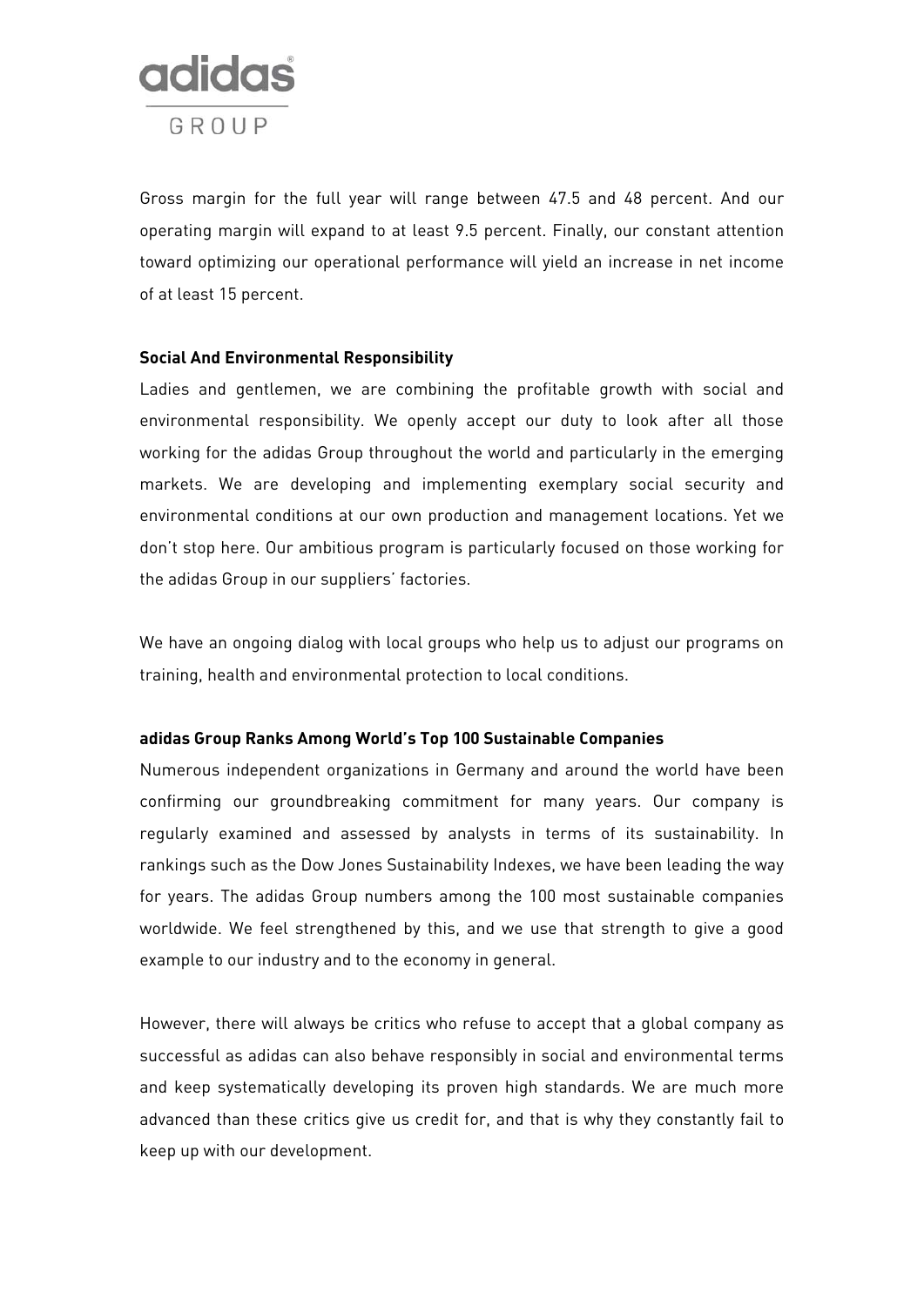

Nevertheless, I expressly thank them for any constructive criticism and all their valuable tips and advice which help us to progress even faster and further in terms of people and the environment.

## **UEFA EURO 2008TM Kicks Off In 30 Days**

Ladies and gentlemen, in 30 days the European Football Championship will finally get underway. I greet you, Austria and Switzerland! You will stage a passionate football festival and excite Europe's football fans. Over a million visitors will experience the 31 games in eight stadiums. Several million fans are expected at official Fan Miles in the cities where the matches will be played. In total, the matches are expected to attract over eight billion television viewers. 7,000 journalists and photographers will be arriving to supply information to newspapers, press agencies, magazines, television and radio.

Of course, adidas will be surprising the fans with top-class campaigns, as we did so impressively at the 2006 FIFA World Cup™. I'm sure you all recall the 65-meter long Oliver Kahn diving across the motorway at Munich Airport. At the EURO we will again stage our players and products to excite people outside of the stadiums. Our efforts for this in terms of expense, time and organization are obviously very high.

But the bar is also set high. The 2006 World Cup held in our own country was an excellent opportunity to enhance our sales, brand awareness and association, and our image. In all these areas we surpassed our original expectations and of course we are planning to repeat this performance.

#### **adidas Will Dominate the European Championship**

It is already clear that no other company will dominate the European Championship the way adidas will. We are the Official Sponsor of the European Championship, we are supplying the official ball of the tournament, equipping officials, referees, voluntary helpers and ball boys and girls.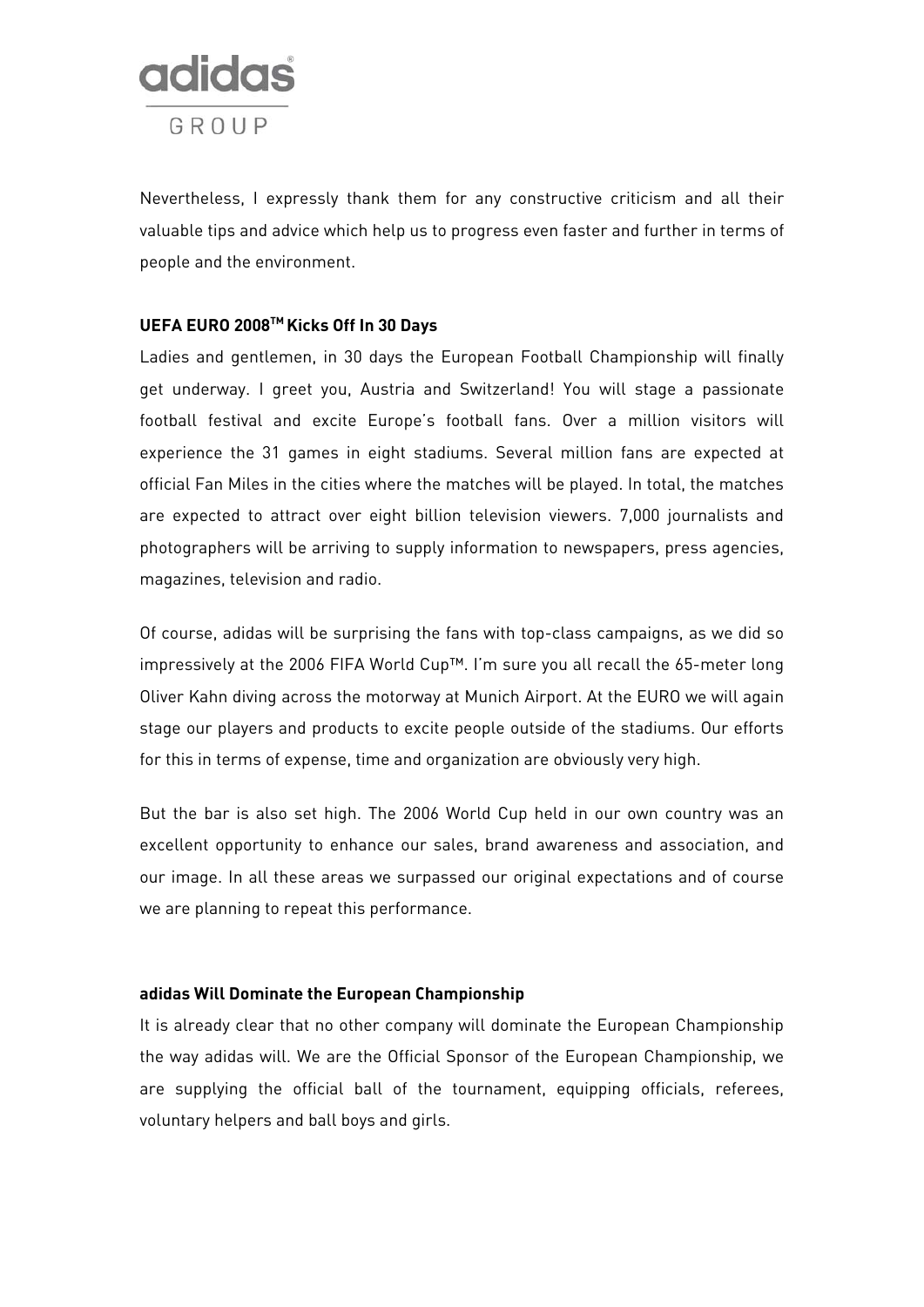

#### **adidas Outfits Five Teams**

We are also outfitting five teams taking part in the European Championship. Apart from Germany, these are France, Spain, Romania and Greece, the defending champion. I am certain that we have a good chance of taking the title with these teams and that one of them will become European Champion.

We will continue to put on the pressure in the football business worldwide and grow faster than our competitors. We are firmly convinced that no other company will overtake us in this core category. That is also a point of honor for us, as adidas embodies the spirit of football as no other company has ever managed to do, or ever will.

## **Olympic Games**

Ladies and gentlemen, on August 8 the Olympic Games will begin in Beijing.

When the world's athletes come together in one place, there is no better proof that sport knows no boundaries and that it is the athletes and not the politicians who embody the Olympic spirit.

The athletes have been preparing for four long years, harnessing their great strength and energy for the Olympic Games. adidas has the greatest respect for these athletes, who drive their performance to the limit with talent and training – and without drugs. For us, they are the elite of the sporting world and we feel committed to them.

Yet we take the passionate and serious debates about hosting the Olympic Games in Beijing very seriously and we respect all opinions expressed. The questions at stake are morality, peace and human rights – the core values of humanism.

We have been receiving many letters from people who judge adidas harshly because we will be present at the Olympic Games in Beijing. These people clearly believe that as sponsors we are in a position to influence the situation in Tibet. They go even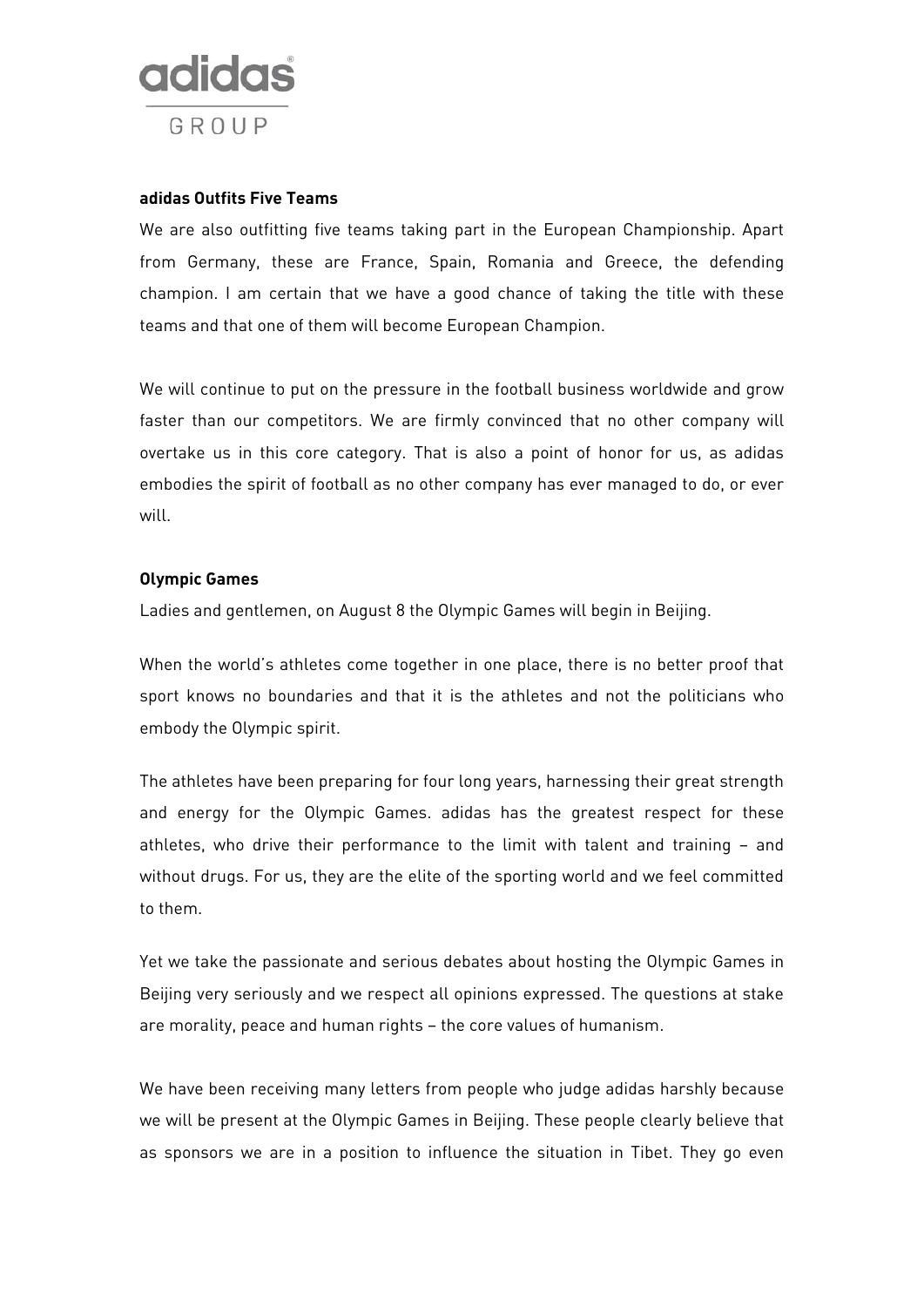

further, presenting our commitment to the Olympic Games as a breach of ethical standards.

But a morality based on rhetoric which only ever attacks the behavior of others definitely does not get us any further. We will not be held morally responsible for a situation which we did not create and for which we are not answerable.

Our morality consists of using the possibilities actually available to us consistently. In China we are committed to the employees in our suppliers' factories in terms of training, health, environment and social standards, which are considerably higher than the national norm. That is our morality, and it is absolutely binding.

Our capabilities do not extend to solving diplomatic or political crises. adidas is not a political company, nor am I a politician. And we do not manufacture products for governments or social systems. What we can do is to manufacture excellent products for each competitive athlete, as well as market these products for recreational use.

#### **adidas Official Sportswear Partner of the Olympic Games**

We are committed to the Olympic Games in China because the Olympic Games are the world's most important sports event. That is why we were also committed in Athens four years ago and why in four years' time we will be equally committed to the Olympic Games in London.

## **Beijing 2008**

It is our ambition to equip the athletes with the very best products. We are outfitting 16 Olympic teams, including the teams from Germany and China, as well as numerous federations and a total of over 3,000 athletes. Nobody can seriously regard equipping an athlete or a team as a political act.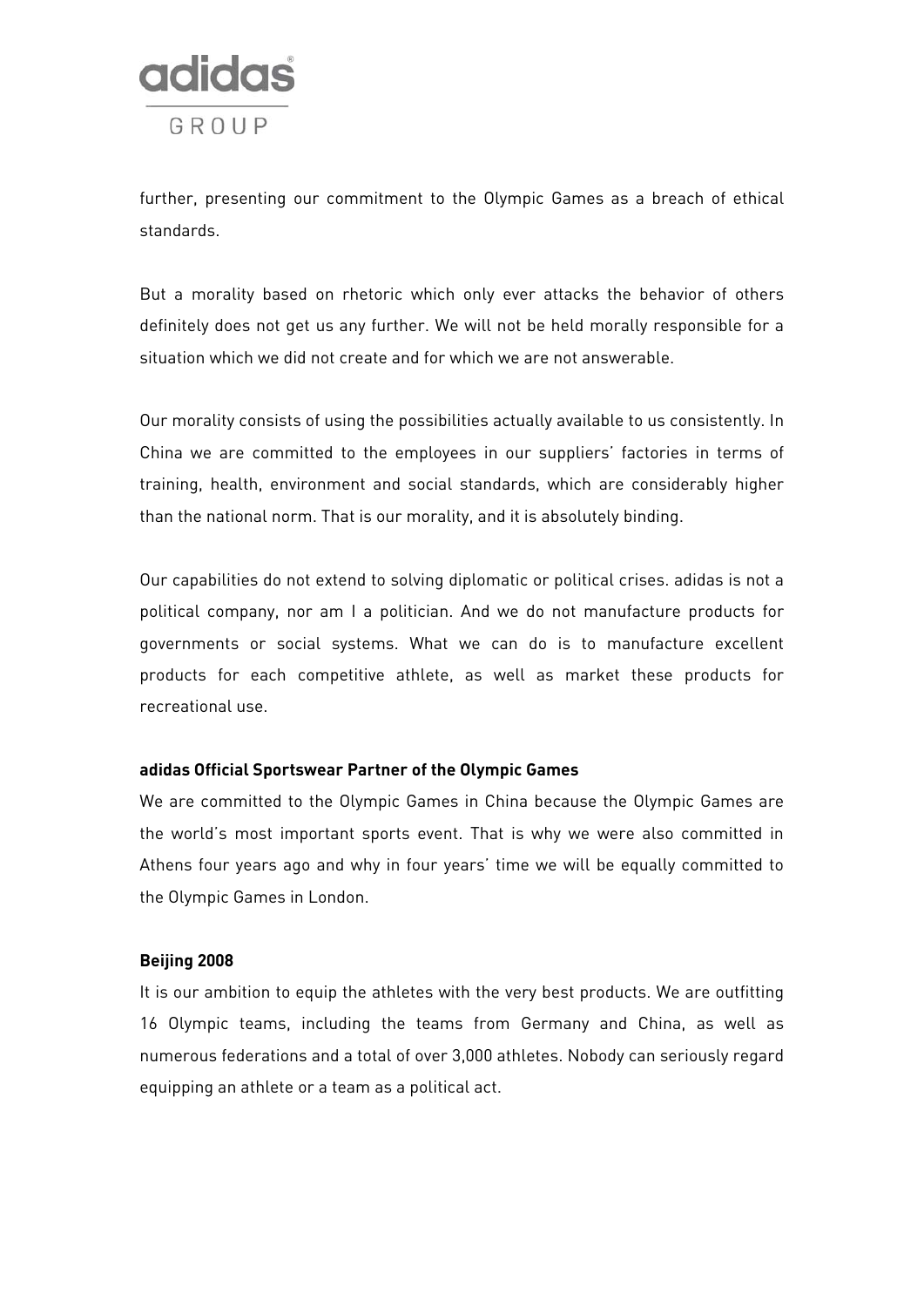

#### **adidas Present At The Olympics Since 1928**

In 1928, for the first time ever Olympic athletes wore adidas shoes at the Olympic Games. Since then, adidas has always been present at the Games and has been equipping Olympic teams, federations and athletes. For example, at the 1936 Olympic Games in Berlin, Adi Dassler outfitted Jesse Owens, who made sports history by winning four gold medals.

## **adidas Represented In 27 Of 28 Olympic Sports**

With the one exception of horse riding, our products are represented in all the Olympic disciplines, because the Olympics are part of the very core of our company.

Ladies and gentlemen, adidas is the oldest and most authentic Olympic brand of all time - and that is something we are very proud of.

Please permit me one last word on the Olympic Games in Beijing. Just like the thousands of young athletes all over the world, we are eagerly anticipating the Olympic competitions and we look forward to China, the country, its culture and to many open discussions and meetings because we are convinced that sport – most especially sport – has the power to bring people together.

## **2009: adidas Celebrates 60 Years**

Ladies and gentlemen, after the European Football Championship and the Olympic Games, next year there will be no major global sports event. But firstly, as a Group, we are represented with our brands at all sports events all around the world, 365 days a year. And secondly, we do have a particular reason to celebrate next year, as it will be the sixtieth anniversary of the registration of the adidas brand with its three stripes as a trademark.

Our founder, Adi Dassler, was a visionary, a pioneer, a legendary entrepreneur, who scaled the heights and made adidas one of the top brands. He always thought of the athletes and in doing so he made business history. Many well-known athletes such as Jesse Owens, Muhammad Ali, Max Schmeling, Sepp Herberger and Franz